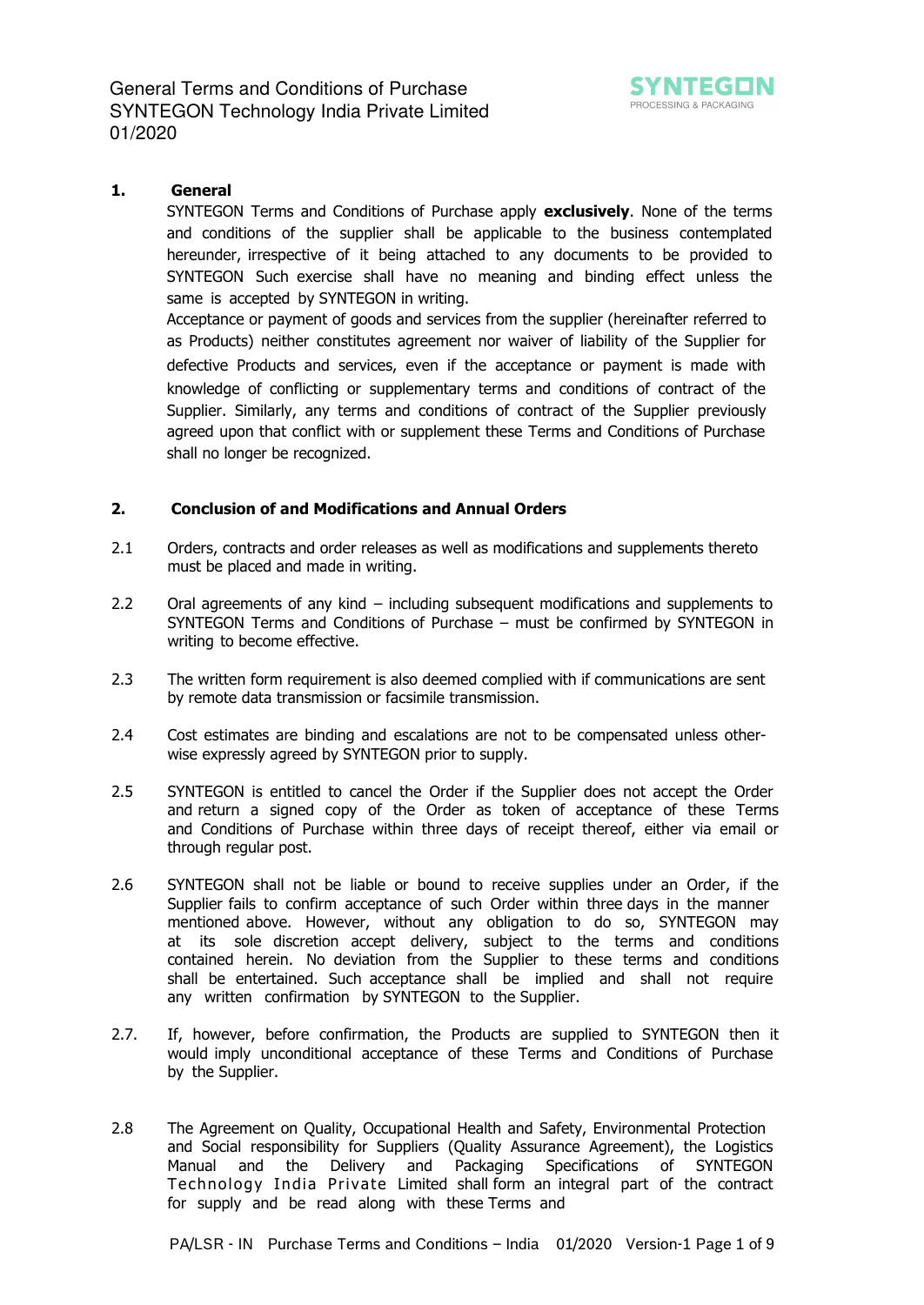Conditions of Purchase. The execution of the above agreements is essential for business with Supplier. The Supplier shall within 3 days of confirmation of the orders execute the above agreements without any deviations. Violation of the same shall entitle SYNTEGON to terminate the orders immediately without any compensation of any nature as per the conditions contained under the termination clause.

Applicability of the above agreements on the Supplier shall, however, be based on a case to case basis, at the sole discretion of SYNTEGON

 2.9. It being clarified that the quantity ordered is the approximate quantity estimated as SYNTEGON requirement during the period of an Order i.e. for a period of one year. The estimate has been made taking into account the demand /market situation and Supplier's delivery performance. The quantity being approximate is, therefore, subject to change. The Supplier is requested to note that SYNTEGON shall not be liable to accept the full quantity mentioned in such Order (as it is only an estimate keeping in mind future requirements), in case its estimates are revised, based on the factors mentioned above. Consequently, SYNTEGON shall also not be liable to make any payment or any compensation in case of change in requirements.

If due to revision of the estimated requirements SYNTEGON does not purchase all the quantities from the approximate schedule accompanying such Order, the balance quantity at the end of the year will automatically be deemed to have been deleted from the total order quantity under a particular Order.

#### **3. Delivery, Acceptance and Rejection**

- 3.1 Deliveries deviating from SYNTEGON Orders are only admissible if prior written approval is received from SYNTEGON
- 3.2 Products must be supplied/dispatched within the time and in the manner specified in the Order. The time and date of delivery stipulated in an Order shall be deemed to be of the essence of the contract and delivery shall be completed not later than the date specified therein. Should the Supplier fail to deliver the Products within the period prescribed for such delivery, SYNTEGON shall be entitled to purchase elsewhere without notice to Supplier at the Supplier's risk and cost. Supplier shall be liable for any loss which SYNTEGON may sustain due to the above breach.
- 3.3 If the Supplier is responsible for set-up or installation and unless other-wise agreed, the Supplier shall bear all the necessary incidental costs such as travel expenses, provision of tools and daily allowances, subject to the reservation of divergent regulations viz. labour and safety laws of India.
- 3.4 If the Supplier anticipates difficulties with respect to production, compliance with the delivery period or similar circumstances that could interfere with Supplier's ability to deliver punctually or to deliver the agreed quality, the Supplier must immediately notify SYNTEGON's ordering department.
- 3.5 The acceptance of a delayed delivery or service does not constitute a waiver of claims to which SYNTEGON is entitled due to the delayed delivery or service;
- 3.6 Partial deliveries are inadmissible unless SYNTEGON expressly agreed to them in writing
- 3.7 The values established by SYNTEGON during the incoming Products inspection shall determine the quantities, weights and measurements subject to the reservation of different values being proved.
- 3.8 SYNTEGON shall have the implied unrestricted right in terms of time and territory to use software belonging to the scope of delivery, including the software documentation, duplication, loading and running the software, and further sublicensing, renting and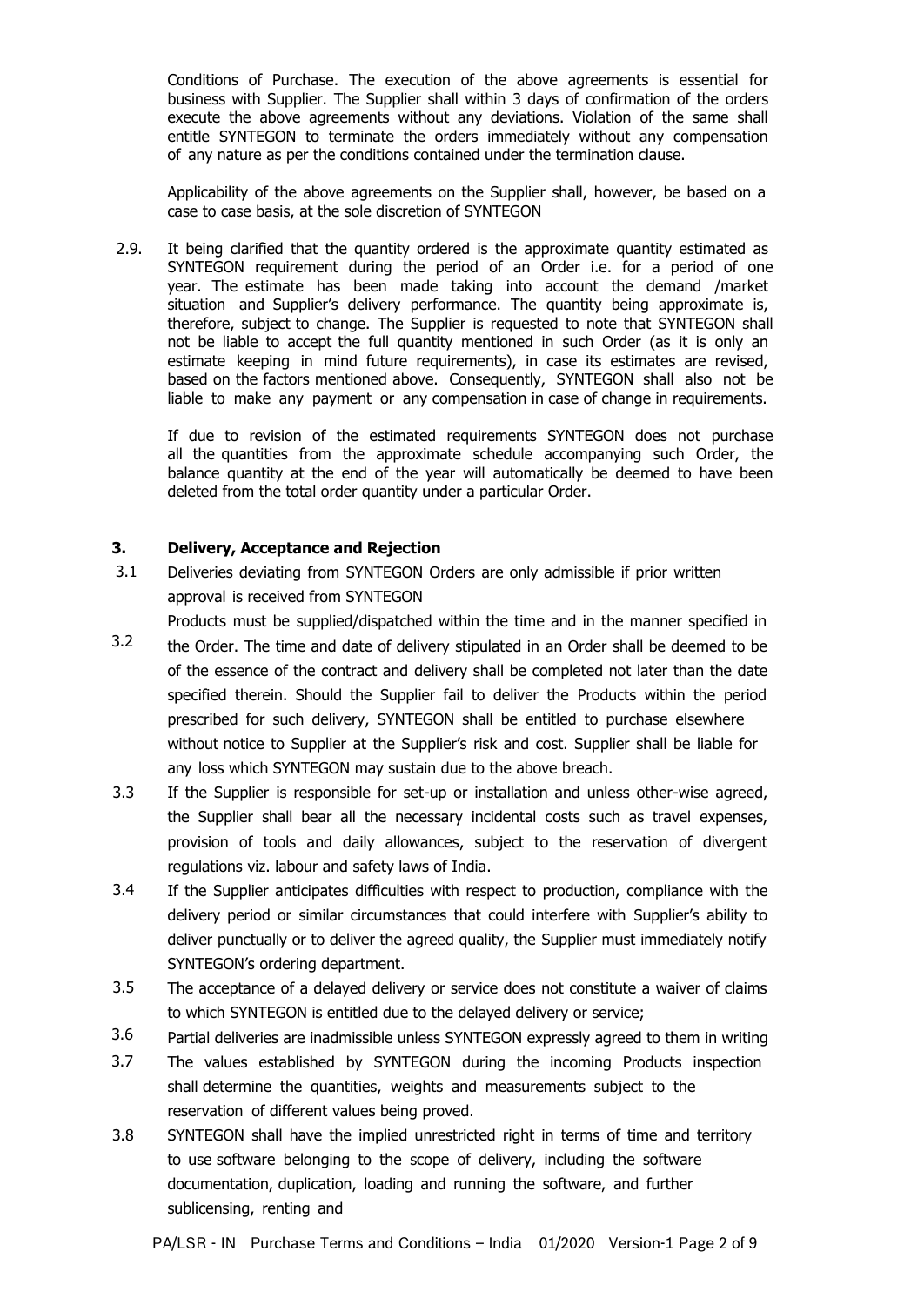every other form of passing the software on to affiliates of SYNTEGON to a legally permissible extent.

- 3.9 The supplementary Terms and Conditions of Purchase for Software of SYNTEGON Technology India Private Limited apply to software (can be viewed in the download [area of Purchasing and L](http://www.boschindia.com/)ogistics at www.syntegon.com).
- 3.10 SYNTEGON shall also have the right to use such software, including the software documentation, with the agreed performance characteristics and to the extent necessary for the use of the Products in accordance with the agreement. SYNTEGON shall also have the right to make a backup copy even without an express agreement. The Supplier shall license to SYNTEGON a royalty free license to use such software and make copies thereof in any manner
- 3.11. Since the "time is the essence" of the Agreement, no dispute with SYNTEGON shall in any manner entitle the Supplier to interrupt and or completely stop supplies during any dispute resolution. The Supplier shall be solely liable for all losses and damages caused by such interruption and or stoppage for any reason whatsoever.
- 3.12 All airway/railway/lorry receipts must be made in the name of SYNTEGON and not to self i.e. in the Supplier's name. Delivery note where applicable should accompany the consignment along with other relevant documents.
- 3.13 The acceptance of Products is subject to inspection or clearance by SYNTEGON upon arrival at its works i.e. the delivery destination in this Purchase Order (Premises). This shall, however, only be a preliminary acceptance based on initial verification of Products for visible damage during delivery and shall not include checks on workability of the Products for its intended use. If any defects are found during any stage of manufacture wherein such Products are used, SYNTEGON shall have the right to reject such Products at the sole cost of the Supplier.
- 3.14 The supplier shall be obliged to inform us about any applicable (re-)export licence requirements or restrictions for the Products under Indian, German, European, US or any other applicable export control law and customs regulations as well as the export control law and customs regulations of the country of origin of the Products in its business documents and to send the following information on Products subject to licence requirements to SYNTEGON and the concerned contact persons in good time prior to the first delivery:
	- SYNTEGON material number
	- Product description
	- All applicable export list numbers including the Export Control Classification Number pursuant to the U.S. Commerce Control List (ECCN)
	- Country of origin of the Products under commercial policy (Applicable to overseas suppliers)
	- HS Code of the Products
	- A contact person in its organisation to resolve any inquiries.
- 3.15 The supplier shall be obliged to inform us without undue delay of any changes to the licence requirements applying to the Products it supplied to us, as a result of technical changes, changes to the law or governmental determinations.

#### **3A. Packing**

Products should be securely packed and protected against loss, damage, handling or corrosion in transit. Packing shall conform to SYNTEGON specifications. Any breakage, damage and/or pilferage in transit arising from faulty packing shall be borne by the Supplier.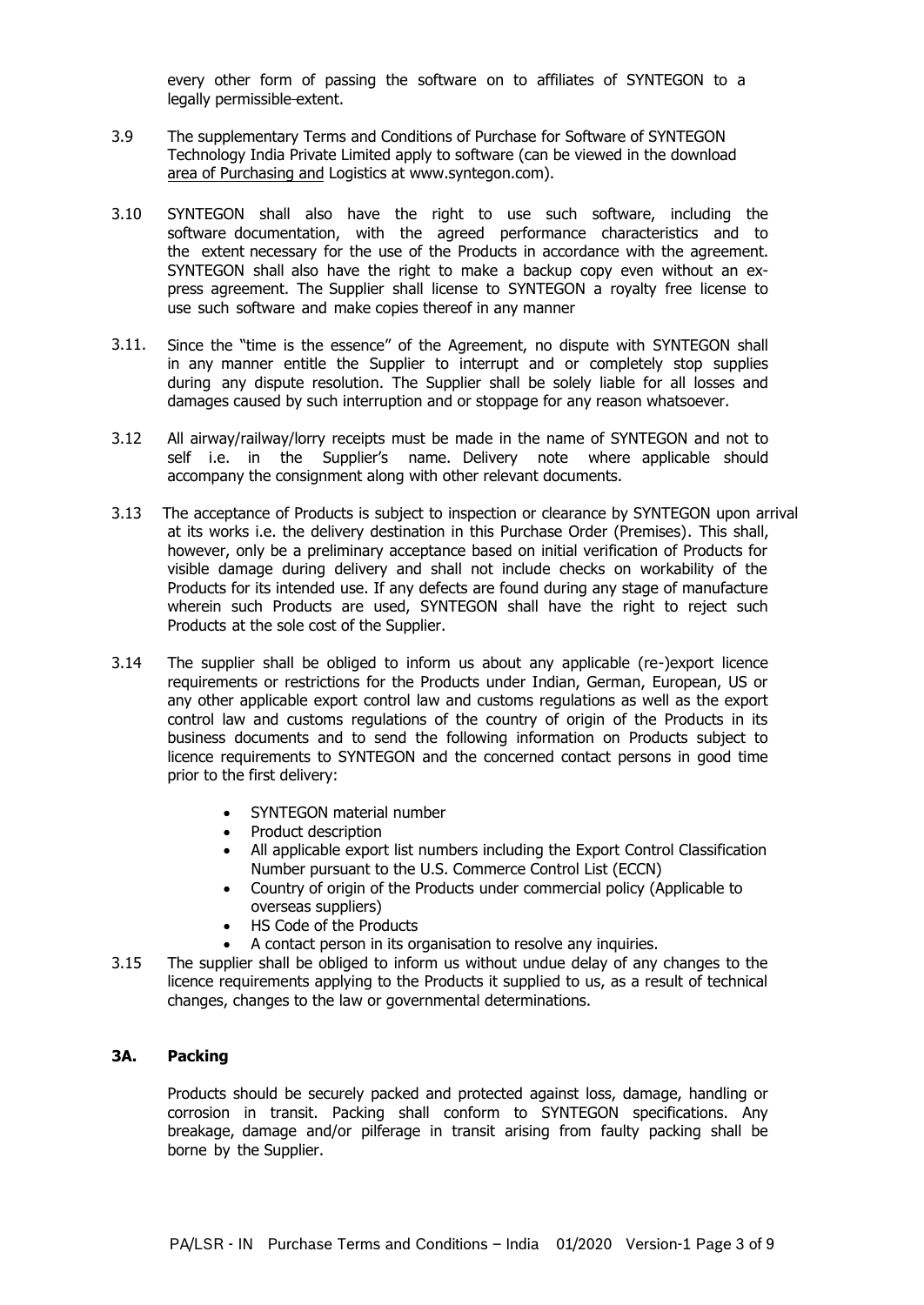Each box/packing/bundle/reel must be plainly marked with SYNTEGON's purchase order no and address along with position of the Products and special instructions wherever necessary.

#### **3B. Raw Materials**

Where raw materials are provided by SYNTEGON the same should be collected from SYNTEGON stores within its premises. Proportionate replacement cost of such raw material toward rejection/short supplies due to reasons attributable to the Supplier will be debited to the Supplier's account. The raw materials/ part will remain property of SYNTEGON until the value thereof debited to Supplier's account has been adjusted in full against the supplies made by the Supplier to SYNTEGON The Supplier shall not hypothecate/pledge the raw materials/parts or create any other charges there on. The Supplier shall not use the raw materials/ parts for any purpose other than for manufacturing Products ordered by SYNTEGON

#### **4. Force Majeure**

- 4.1 Acts of God, operational disturbances without fault, unrest, governmental measures and other unavoidable events discharge SYNTEGON from its obligation to take punctual delivery for the duration of such event. During such events and for a two week period thereafter SYNTEGON shall be entitled – notwithstanding its other rights – to withdraw from the contract in whole or in part, provided that such events are not of inconsiderable duration and its requirements are considerably reduced as the goods have to be procured elsewhere as a result thereof.
- 4.2 The provisions of paragraph 4.1 above also apply in the case of labor disputes.

#### **5 Advice of Dispatch and Invoice**

The details in Orders and order releases shall apply. An invoice showing the invoice number and other allocation references is to be sent in one copy to the respective printed mailing address or e-mailed to SYNTEGON the invoice must be enclosed with the shipments.

It is to be ensured that the relevant documents such as such as invoice, delivery note etc. should accompany the Goods. These documents are required to be presented to the check post, port authorities and government authorities as and when needed and should be handed over to SYNTEGON while delivering the Goods. Dispatches by road besides Ex-works, FCA all other dispatches should be through SYNTEGON

approved carriers / transporters. Deviation, if any, has to be specifically confirmed by SYNTEGON in writing prior to undertaking such deviation.

Invoices must strictly confirm to the descriptions of Orders and must beat the order nos. and number of items of each order.

### **6. Passing of Risk**

Unless otherwise agreed by the Parties in writing, the Supplier bears all risks of loss or of damage to the Products until the Products are received by SYNTEGON at the location to which they are to be delivered.

#### **6A. Payment Terms**

Payment shall be as per the terms mentioned in the purchase order. Payment is subject to date of verification of receipt of goods.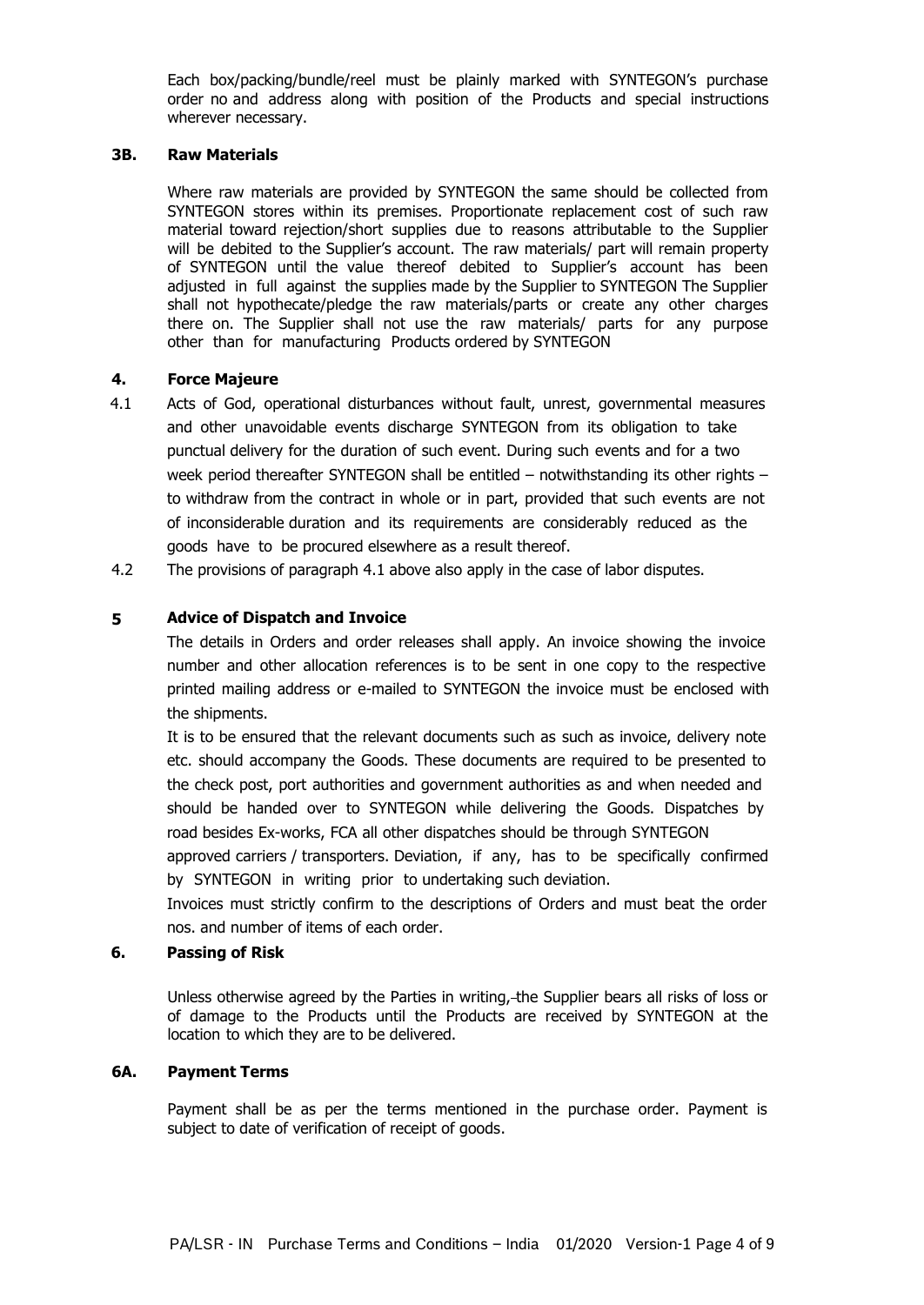It being clarified that payment does not mean acceptance of the Products and SYNTEGON shall have right to reject and claim damages if Products do not meet the specified requirement of SYNTEGON

For the above instances, SYNTEGON shall have the right to either set off such claims against payments from current or future Orders.

### **7. Claims Based on Defects**

- 7.1 Acceptance is affected subject to the reservation of an examination for faultlessness, in particular also including accuracy and completeness, insofar and as soon as this is pertinent in the ordinary course of business. SYNTEGON will give notice of any defects found without undue delay after their discovery. To this extent the supplier waives the objection to delayed notification of defects.
- 7.2 In principle SYNTEGON shall have the right to select the type of supplementary performance. The supplier may refuse the type of supplementary performance SYNTEGON selected if it is only possible at disproportionate expense.
- 7.3 In the event that the Supplier does not commence rectifying the defect immediately after request to remedy it has been made by SYNTEGON in urgent cases, especially to ward off acute danger or to prevent greater damage, SYNTEGON shall be entitled to undertake such rectification itself or to have it undertaken by a third party at the expense of the Supplier.
- 7.4 If the Supplier in performance of its obligation replaces any defective Products, the warranty for such products shall run afresh from the date of replacement. Further, if Supplier performs its obligation to effect supplementary performance by supplying a substitute product, the statute of limitations of the products delivered in substitution shall start to run anew after delivery thereof unless, when effecting the supplementary performance, the supplier explicitly and appropriately made the reservation that the substitute delivery was effected purely as good will, to avoid disputes or in the interests of continuation of the delivery relationship.
- 7.5 Should SYNTEGON incur expenses as a result of the defective delivery of the Product, in particular transport, carriage, labor costs, assembly and disassembly costs, costs of material or costs of incoming goods control exceeding the normal scope of the control, such costs shall be borne by the supplier.

Subject to the above conditions, at the sole option of SYNTEGON if the defective Products are not rectifiable, shall be removed by the Supplier at its expense within a period of 2 days from the date of receipt notice by SYNTEGON If Supplier fails to do so, then SYNTEGON shall arrange to dispatch the materials to the Supplier at the sole risk and cost of the Supplier. Such costs shall include but not be limited to expenses towards packing, forwarding, freight etc. If there is any damage to the Products during the period of transit, SYNTEGON shall not under any circumstances be responsible and liable for any consequences arising therefrom.

7.6 The supplier is accountable for the fault of its sub-suppliers as it is for its own fault.

#### **8. Warranty**

8.1 Notwithstanding the agreed SYNTEGON's warranty term, the Supplier shall be liable for defects in the Products with regard to direct materials at least for a minimum period of 18 (eighteen) months effective from the date of invoice. In case there are limitation periods in excess of this provided by statute or agreed upon, such longer limitation periods shall apply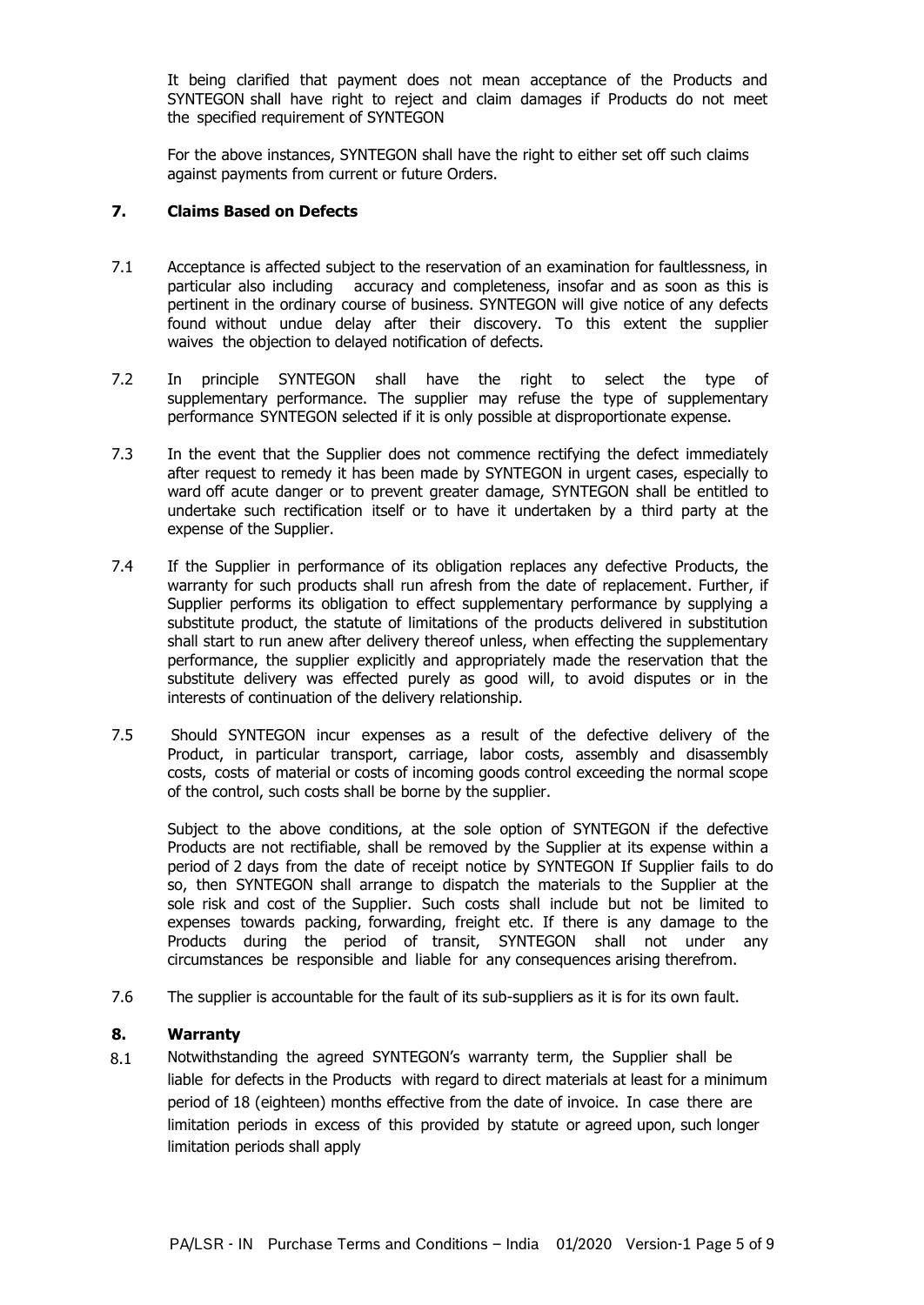Warranty shall be applicable as follows in case of indirect materials:

For machinery, equipments, tools, chemicals and consumables, instruments, devices, office and factory, supplier shall replace free of charge if any parts found to be defective in quality, finish, colour, design material and workmanship or in the event of failure or indication of failure within 12 months from the date of receipt unless specifically agreed in writing.

8. 2 In case of Imports, if the goods are not conforming to given specifications and rejected, it shall be returned to you by sea/air freight as the case may be, on freight pay basis, either on receipt of Supplier's credit note and remittance for the CIF value plus the incidental charges or on receipt of free replacement of goods and acceptance and after obtaining the necessary permission from Reserve Bank of India for export of rejected goods. The credit note and remittance or free replacement of goods should be received by SYNTEGON within 3 months from the date of intimation of rejection. If supplier requests to scrap the rejected goods, SYNTEGON should be paid with customs duty in addition to value of goods and incidental charges incurred.

#### **9. Product Liability and Recall**

- 9.1 In the event a product liability claim is asserted against SYNTEGON the supplier is obliged to hold SYNTEGON harmless from such claims if and to the extent the damage was caused by a defect in the product supplied by the supplier.
- 9.2 In the cases of paragraph 9.1 above, the supplier assumes all costs and expenses, including the costs of any legal action taken by SYNTEGON In all other respects the provisions of statute shall apply.
- 9.3 Prior to any recall action which is partially or wholly due to a defect in a Product
- 9.4 supplied by the Supplier, SYNTEGON shall notify the supplier, give the supplier the opportunity to collaborate and discuss with SYNTEGON the efficient conduct of the recall action, unless no notification of or collaboration by the supplier is possible on account of the particular urgency. The costs of the recall action shall be borne by the supplier insofar as a recall action is due to a defect in a product supplied by the supplier.

#### **10. Rights of Withdrawal and Termination**

- 10.1 SYNTEGON shall have the right to withdraw from or terminate the contract with immediate effect if the supplier has stopped supplying its products for a continuous period of 12 weeks, there is or threatens to be a fundamental deterioration to the financial circumstances of the supplier and as a result of this the performance of a supply obligation to SYNTEGON is in jeopardy, the supplier meets the criteria for insolvency or over-indebtedness, or the supplier stops making its payments.
- 10.2 SYNTEGON shall also have the right to withdraw from or terminate the contract if the supplier files an application for insolvency or comparable debt settlement proceedings to be initiated with respect to its assets.
- 10.3 If SYNTEGON withdraws from or terminate the contract by virtue of respective termination rights, then the supplier must compensate SYNTEGON for the loss or damage incurred as a result, unless the supplier was not responsible for the rights arising to withdraw from or terminate the contract.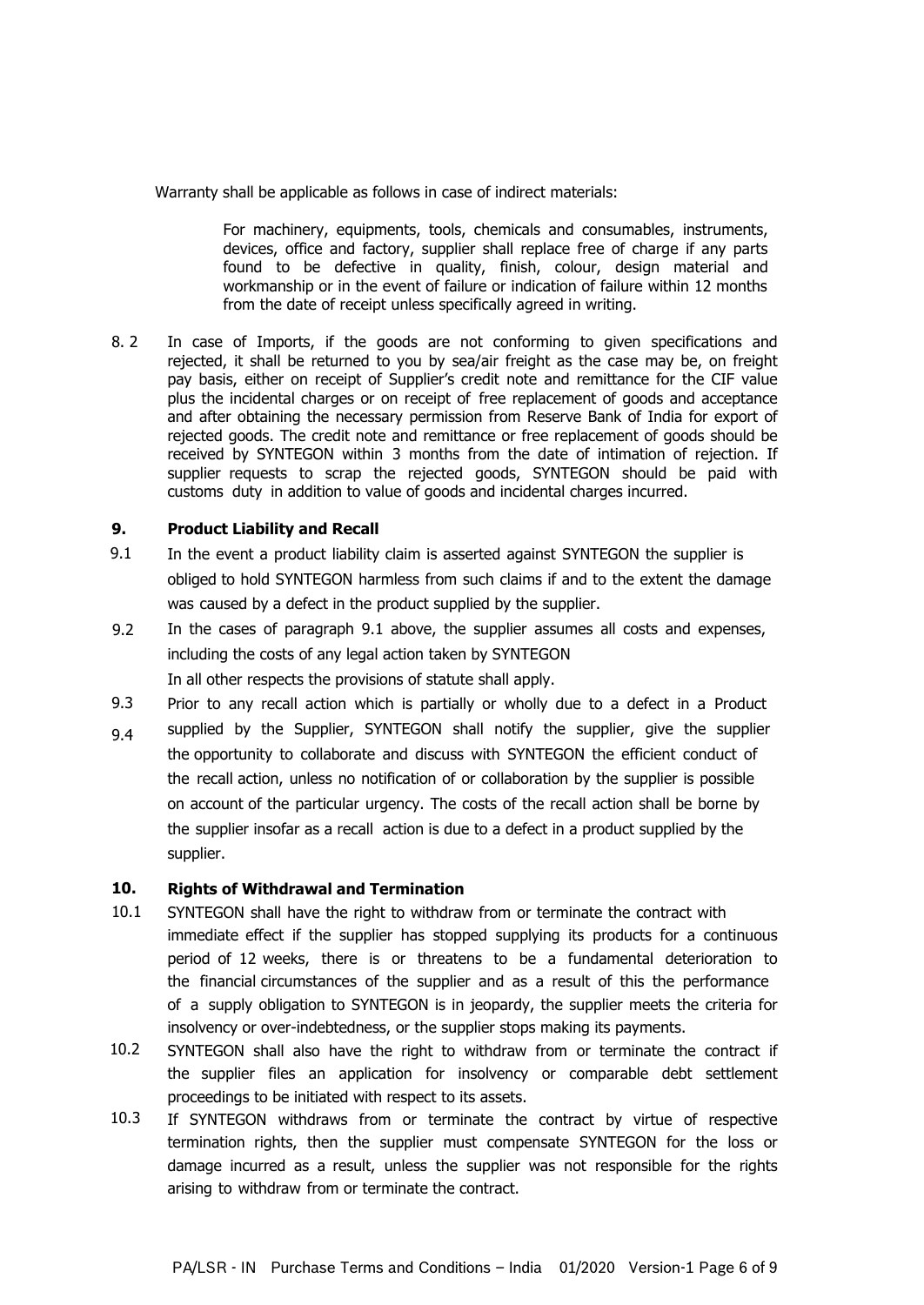### 10.4 Statutory rights and claims shall not be limited by the regulations included in this Section 10.

Notwithstanding anything contained above, all obligations of the supplier which existed prior to termination of relationship shall continue to be in force unless it is fulfilled in toto. To such extent, these terms and Conditions of Purchase along with all other documents mentioned under this Agreement shall be effective until such obligations of the supplier have been fulfilled in totality.

### **11. Conducting Work**

Persons who carry out work on SYNTEGON factory premises in fulfillment of the contract must observe the respective plant regulations. The liability for accidents suffered by these persons on SYNTEGON factory premises is excluded except to the extent caused by willful or gross negligent breach of duty by SYNTEGON legal representatives or persons employed in the performance of SYNTEGON's obligations.

### **12. Provision of Materials**

Materials, gauges, parts, containers and special packaging provided by SYNTEGON shall always remain its property. These may only be used as designated. The materials are processed and parts assembled for SYNTEGON It is agreed that SYNTEGON shall be co-owner of the products manufactured with SYNTEGON materials and parts in proportion to the value of the materials or parts provided in relation to the value of the whole product; such products shall be kept safe for SYNTEGON by the Supplier to this extent.

We reserve the right to joint ownership of the products manufactured using our materials pending settlement in full of the claims accruing through the materials. The Supplier has the right to on-sell the products manufactured using our materials in the normal course of business subject to reservation of title. The Supplier assigns to us in full now already all of the claims and ancillary rights accruing to the Supplier from such sale. The assigned claims serve as security for the claims accruing to us through the materials. The Supplier has the right to collect the assigned claims. We may revoke the Supplier's rights pursuant to this paragraph 12 if the Supplier fails to duly perform its obligations to us, is in default of payment, stops making its payments, or if the Supplier applies for the opening of insolvency proceedings or of similar debt settlement proceedings with respect to its assets. We may also revoke the rights of the Supplier under this paragraph 12 if the financial circumstances of the Supplier should deteriorate fundamentally or threaten to do so or if the Supplier meets the criteria for insolvency or over-indebtedness.

### **13. Documentation and Confidentiality**

13.1 The supplier shall keep confidential with respect to third parties all business and technical information made available by SYNTEGON (including features which may be derived from objects, documents or software pro-vided and any other knowledge or experience) as long and to the extent that it is not proven public knowledge, and it may only be made available to those persons in the supplier's business facility who necessarily need to be involved in the use thereof for the purpose of delivery to SYNTEGON and who are also committed to confidentiality; the information remains SYNTEGON's exclusive property. Without SYNTEGON's prior written consent, such information must not be duplicated or exploited commercially – except for deliveries to SYNTEGON At SYNTEGON's request, all information originating from SYNTEGON (if appropriate also including any copies or records made) and loaned items must be, without undue delay, returned to SYNTEGON in full or destroyed. SYNTEGON reserves all rights to such information (including copyright and the right to file for industrial property rights such as patents, utility models, semiconductor protection, etc.). In the event this is provided to SYNTEGON by third parties, the reservation of rights also applies for the benefit of such third parties.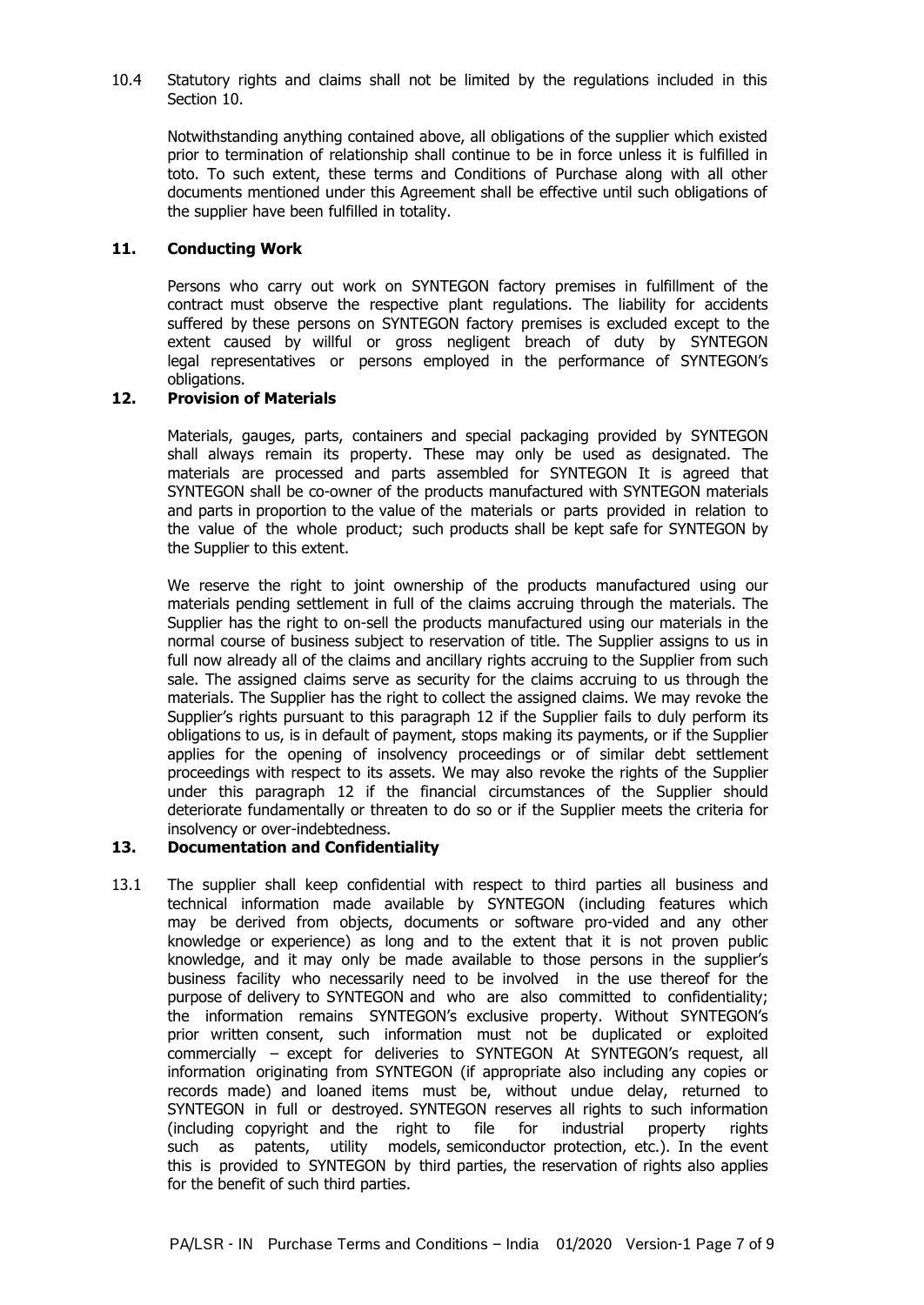13.2 Products manufactured on the basis of documentation drafted by SYNTEGON such as drawings, models and the like, or based on SYNTEGON's confidential information, or manufactured with SYNTEGON's tools or with tools modeled on SYNTEGON's tools, may neither be used by the supplier itself nor offered or supplied to third parties. This also applies analogously to SYNTEGON print orders.

Further, It is mutually understood and agreed between the Parties that patterns, tools dies supplied or paid for by SYNTEGON for the manufacture of any parts in relation to the Goods shall always be SYNTEGON's property and are for its sole use and are to be returned in good order and condition at any time upon demand or at the time of completion of order as required by SYNTEGON

# **14. Intellectual Property**

All intellectual property belonging to SYNTEGON viz. copy right, patents and trade marks shall remain its property at all times. For the purpose of services to be provided by the Supplier, such rights shall only be licensed for the limited and sole purpose of using the same for the manufacture and supply of the Products by the Supplier.

#### **15. Compliance**

- 15.1 The supplier shall comply with the respective statutory provisions governing the treatment of employees, environmental protection and health and safety at work and to work on reducing the adverse effects of its activities on human beings and the environment. In this respect the supplier shall set up and further develop a management system (if required by SYNTEGON in accordance with ISO 14001 within the realms of its possibilities. Further, the supplier shall comply with the principles of the UN Global Compact Initiative relating basically to the protection of international human rights, the right to collective bargaining, the abolition of forced labor and child labor, the elimination of discrimination when personnel is engaged and employed, the responsibility for the environment and the prevention of corruption. Further information on the UN Global Compact Initiative is available at: www.unglobalcompact.org.
- 15.2 In the event that a supplier repeatedly violates the law and/or violates the law despite being given respective advice, and fails to evidence that the violation of the law has been cured as far as possible and that appropriate precautions have been taken to avoid violations of the law in future, then notwithstanding anything contained under clause 10 above, SYNTEGON reserves the right to terminate or withdraw from existing contracts immediately without notice.

### **16. Place of Performance**

The place of performance is the place to which the goods are to be delivered in accordance with the contract or where the service is to be rendered.

### **17. Miscellaneous**

- 17**.**1. If one of the provisions of these Terms and Conditions and of additional agreements reached should be or become ineffective, this shall not affect the validity of the Terms and Conditions in other respects. The parties hereto are obliged to agree upon a provision to replace the ineffective provision that approximates as closely as possible the economic intent of the ineffective provision.
- 17.2 The contractual relationships shall be governed exclusively under Indian Law and the courts of Goa shall have exclusive jurisdiction
- 17.3 In the event of any dispute or difference arising at any time between the parties hereto as to the construction, meaning or effect of this Agreement or any clause or thing